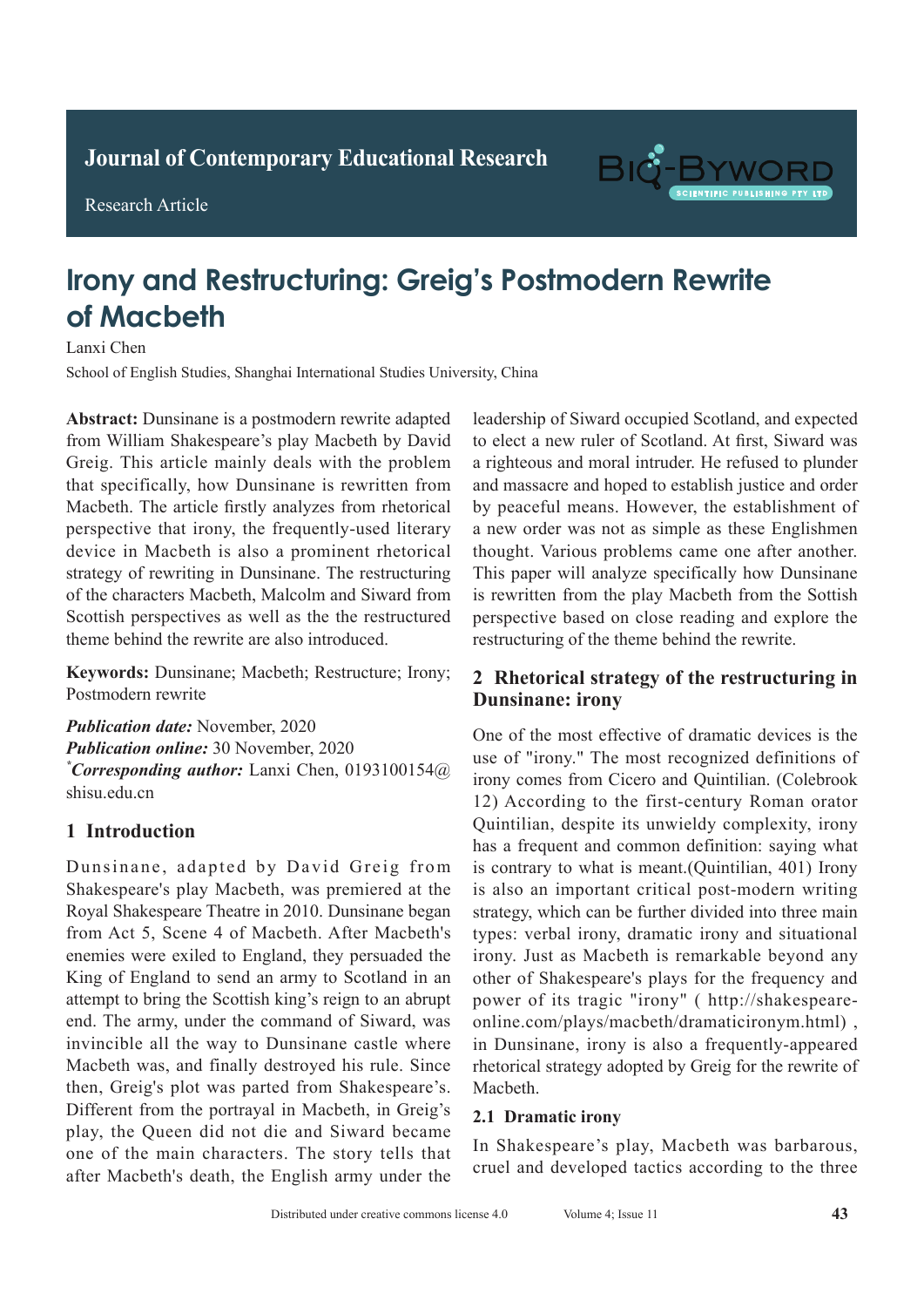witches. Dunsinane was rewritten from the Scottish perspective and alluded to the description of Macbeth:

 "Boy Soldier: They say that your husband would – Gruach: Would what?

Boy Soldier: They said he'd murder people and when he'd murdered them, he'd …

Gruach: Yes?

Boy Soldier: Subdue their wives and – And that when there was a baby

– Gruach: What?

Boy Soldier: They say he'd give it to you – and you would eat it. (Greig 46)

......

Siward Maybe you really are a witch.

Gruach: I am not a witch but I am the Queen of Scotland. (Greig 54)

Egham: They like fighting. In fact  $-$  they're fighting us partly because we're stopping them from fighting each other.(Greig71)

No matter it is for the description that Scots are barbarous, Scottish women are witches, or Scots would eat babies, the audience of course know that Greig did not use these sensational remarks to vilify the image of Scots. Instead, Dunsinane is rewritten from the Scottish perspective to reassess the description of Scottish people in Macbeth. As dramatic irony is defined as "the sense of contradiction felt by the spectators at the sight of a character acting in ignorance of his true condition" (Blissett, 398), it can be found that dramatic irony is used to point out the biases towards Scottish people in Macbeth and ridicule the self-righteous, arrogant and prejudiced English rulers in Macbeth.

#### **2.2 Verbal irony**

Verbal irony occurs when a speaker's intention is the opposite of what he or she is saying. In Dunsinane, verbal irony is an important conversation strategy in Gruach's speech. For example:

Boy Soldier: Subdue their wives and – And that when there was a baby

–Gruach: What?

Boy Soldier: They say he'd give it to you – and you would eat it.

...... Gruach: What they say – Boy Soldier: Yes. Gruach: It's true.

Boy Soldier: Jesus. Gruach : Have you never eaten baby meat? Boy Soldier: Me–no.

Gruach: You should try it.

......

.......

Gruach: It's delicious. Very tender. (Greig 46)

The Queen of course wouldn't eat baby meat. However, she still fooled the boy soldier into believing her baby-eating habit. Gruach here used verbal irony to satirize the foolishness of the English soldiers.

#### **2.3 Situational irony**

Situational irony occurs when the actual result of a situation is totally different from what one would expect the result to be. In the play Dunsinane, both the characteristics of Siward and the theme of the play are achieved through situational irony.

Siward always stated that all he wanted was peace. Siward said," I have to clear away the past now. I have to uproot now and clear away all past claims and – That way there is a chance that we can establish a fair peace in Scotland in which every clan can flourish - including yours." However, the fact is that after England won, the English soldiers began to steal and sell the properties of Scotland. Moreover, after seeing that his soldiers were killed severely, Siward did not stick to his original idea anymore. Instead, he became ruthless: "Every day one or other of our boys comes back to us laid out on a cart and marked with wounds which come from her arrows - cuts which come from her knives. She is ruthless. So we have to be ruthless." (Greig 71) Siward sent troops to Scotland with the aim of restoring peace. However, in the end, it was also his intrusion that made Scotland into a mess. Situational irony was used to remind later generation that although the original intention of helping a country at war seems to be sensible, forcible control is actually destroying the country.

#### **3 Restructured characters in Dunsinane: Macbeth, Malcolm and Siward**

#### **3.1 The restructuring of Macbeth**

In Shakespeare's play, Macbeth is uglified as a bloody and devilish tyrant. Scotland under Macbeth's rule was dark and full of cruelty:

Macduff: Not in the legions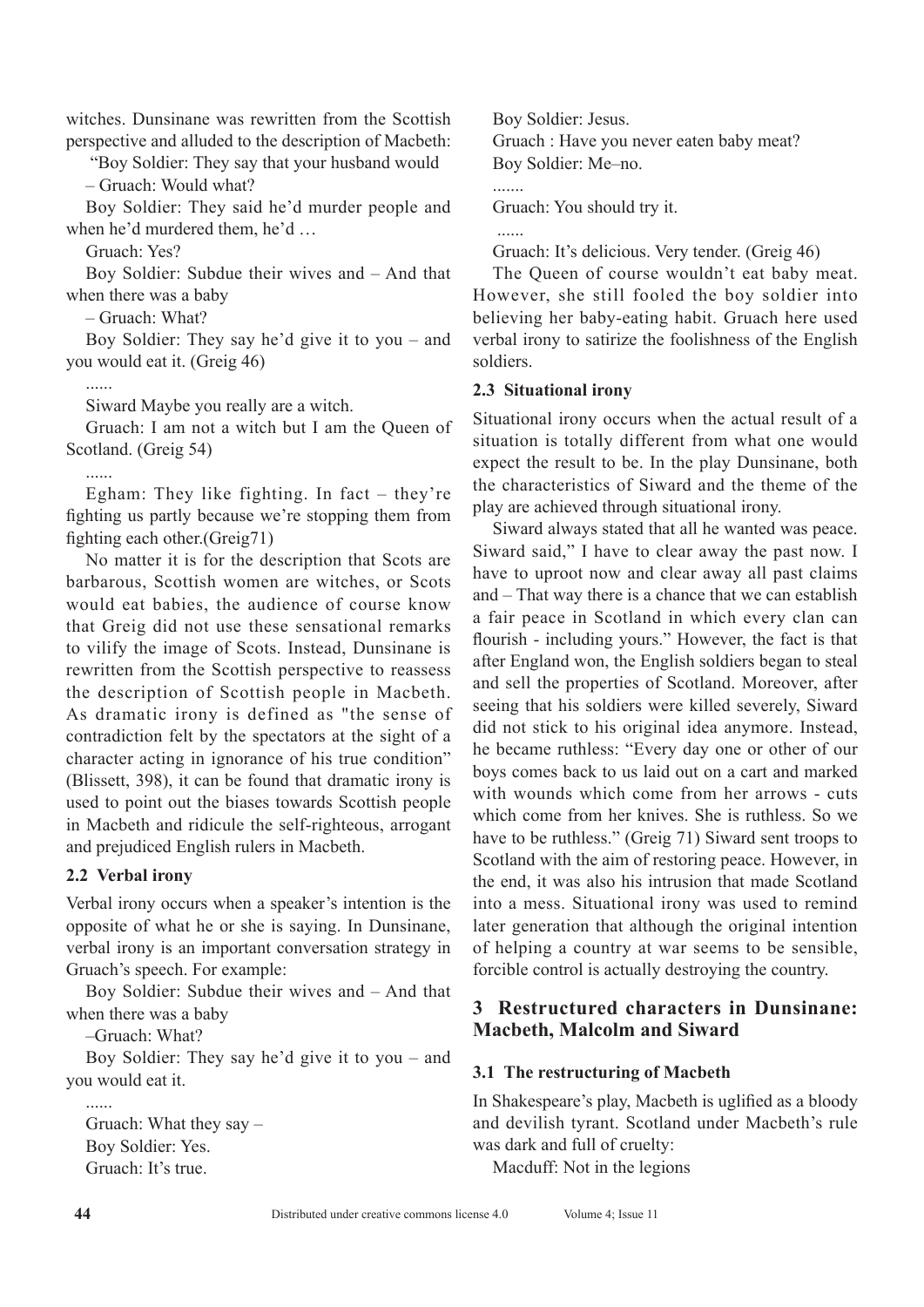Of horrid hell can come a devil more damned In evils to top Macbeth

Malcolm: I grant him bloody

Luxurious, avariciouss, false, deceitful,

 Sudden, malicious, smacking of every sin (Shakespeare, 72)

However, in Macbeth: a true story, historian Fiona Watson points out that Macbeth in Shakespeare's works is actually a demonized image, which is totally different from historical reality. (Zhao Zhiyong, 116) Greig in his rewrite provided us with a new image of Macbeth from the Scottish perspective. Though Macbeth wasn't arranged in the play nor was there any direct description about him, the brave, assertive and firm image of Gruach can be seen as an embodiment of her husband. In their enemy's eyes, Macbeth was a bloody tyrant. However, if reconsidering from the Scottish perspective, it was also his responsibility and his interests to defend and save his country against the English invaders.

#### **3.2 The restructuring of Malcolm**

To avoid the intentional murder from Macbeth, Malcolm escaped to England. According to the description of Macbeth, Malcolm was manly, assertive and principled. He encouraged Macduff to revenge on Macbeth:

Malcolm: This tune goes manly. Come, go we to the king. Our power is ready:

Our lack is nothing but our leave. Macbeth

Is ripe for shaking, and the powers above

Put on their instruments. Receive what cheer you may:

The night is long that never finds the day. (Shakespeare, 77)

However, in Greig's restructuring of Malcolm, the puppet monarch Malcolm always considered his own interests and remained "weak" in order to secure the throne. Under his reign, the Scots who lived in the occupied land suffered humiliation. They would get killed even because of a little joke of the English soldiers. The coward and weak characteristics of the monarch Malcolm and the mess caused by him in Scotland also showed that forcible control of the politics in the country at war may only lead to more trouble.

#### **3.3 The restructuring of Siward**

In Shakespeare's play, Siward did not function as an important character. However, in Greig's rewrite, Siward became one of the central characters and was injected into new meaning.

The prominent characteristics of Siward is his dual character. As a conqueror, Siward didn't mean to hurt Scottish people in the first place. He tried to re-establish peace and order in Scotland. He strictly restrained his soldiers, and avoided damaging the interests of the Scottish people. However, after a series of betrayals from Gruach and frustrations from Malcolm, Siward showed the cruel side of his characteristics. He became ruthless and tried to maintain his rule with bloody policies. He even burned the Scottish soldiers alive and killed Gruach's son.

After Siward lifted the dead boy's body walking across the landscape of snow and finally found Gruach with her newly-born baby, he got annoyed,"It's time for us both to do what's best for our people. The Moray claim is over. Accept that or I'll kill this child. And finish it." (Greig, 100) However, when the baby in the arms of his soldier's began to shit and cry, Siward's humanity was evoked. He putted his knife away and walked back into the snow with his soldier.

The restructuring of Siward not only demonstrates the dual characteristics as a striking feature of Scottish plays, but also reveals the complexity between peace and conflicts in a country at war, which adds difficulties for forcible control and would drive foreign invaders into dilemma and a mess.

#### **4 The restructuring of the theme in Dunsinane**

#### **4.1 The invincibility and vitality of Scotland**

Shakespeare's play Macbeth started from a desert place and ended at Dunsinane, which presented the theme that the Macbeth's tyrannical reign over Scotland had to be brought to an end. In comparison, Greig's play started from Dunsinane and ended up with Siward's walking away into the snow, which restructured the theme that Scotland would never be defeated and would extend is land and its life from generation to generation.

#### **4.2 Forcible control over a country at war is dangerous**

In Shakespeare's play Macbeth, Scotland under Macbeth's rule was messy and full of cruelty. Therefore, it can be justified that England should send